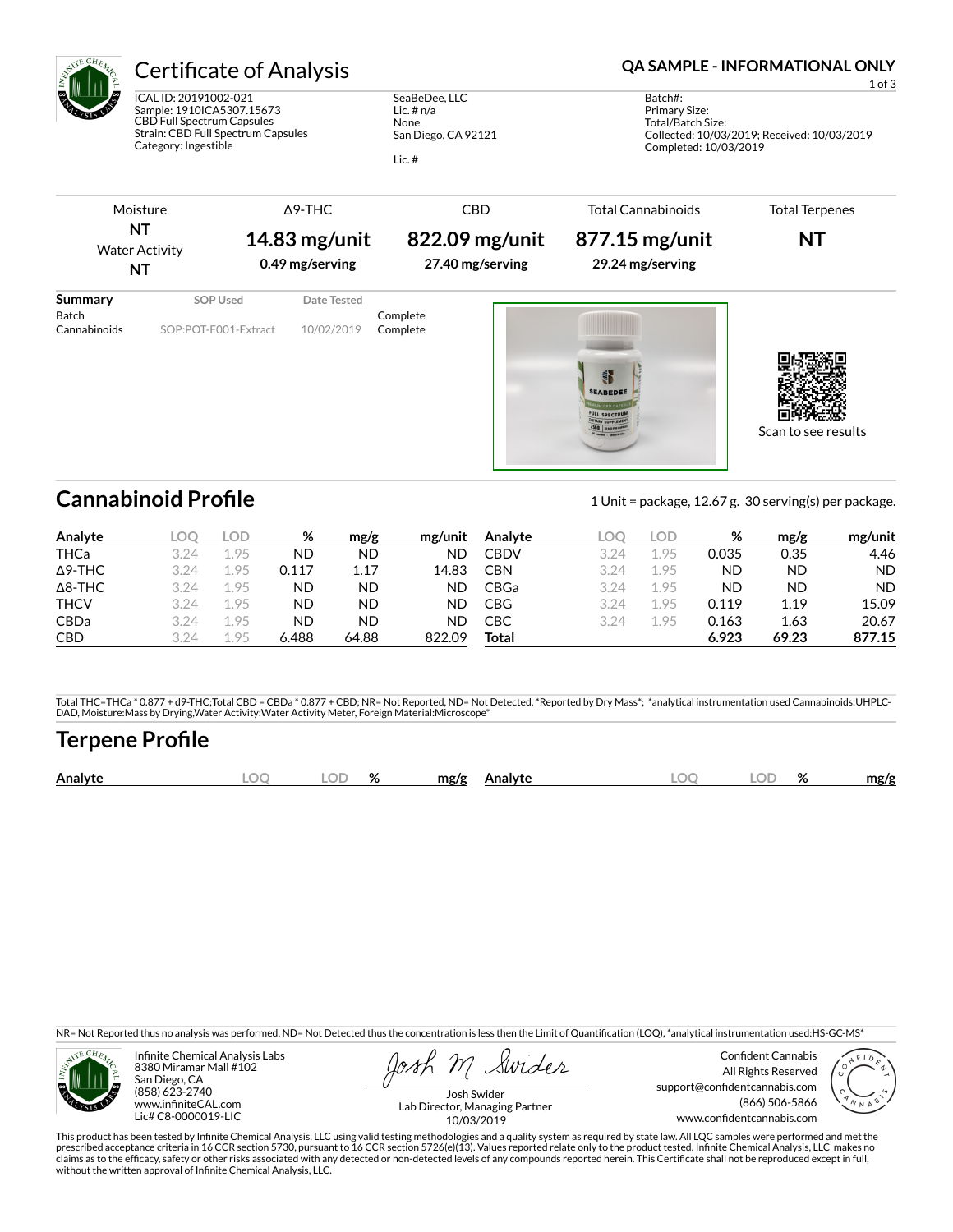

ICAL ID: 20191002-021 Sample: 1910ICA5307.15673 CBD Full Spectrum Capsules Strain: CBD Full Spectrum Capsules Category: Ingestible

SeaBeDee, LLC Lic. # n/a None San Diego, CA 92121

Lic. #

### Certificate of Analysis **Certificate of Analysis QA SAMPLE - INFORMATIONAL ONLY**

2 of 3

Batch#: Primary Size: Total/Batch Size: Collected: 10/03/2019; Received: 10/03/2019 Completed: 10/03/2019

# **Residual Solvent Analysis**

| Category: | OO. | .OF | Limit | Status | ⊂ategory <sup>~</sup> | ററ | <b>LOF</b> | Limit. | <b>Status</b> | Category 2 | LOC | LOF. | Limi. | Status |
|-----------|-----|-----|-------|--------|-----------------------|----|------------|--------|---------------|------------|-----|------|-------|--------|
|           |     |     |       |        |                       |    |            |        |               |            |     |      |       |        |

NR= Not Reported thus no analysis was performed, ND= Not Detected thus the concentration is less then the Limit of Quantification (LOQ),\*analytical instrumentation used=HS-GC-MS\*

## **Heavy Metal Screening**

|  | $\sim$<br>-<br>∽<br>$\sim$ | <b>LOF</b> | Limit | Status |
|--|----------------------------|------------|-------|--------|
|--|----------------------------|------------|-------|--------|

NR= Not Reported thus no analysis was performed, ND= Not Detected thus the concentration is less then the Limit of Quantification (LOQ), \*analytical instrumentation used:ICP-MS\*

## **Microbiological Screening**

| `≏sult |
|--------|
|--------|

ND=Not Detected; \*analytical instrumentation used:qPCR\*



Infinite Chemical Analysis Labs 8380 Miramar Mall #102 San Diego, CA (858) 623-2740 www.infiniteCAL.com Lic# C8-0000019-LIC

Josh M Swider

Confident Cannabis All Rights Reserved support@confidentcannabis.com (866) 506-5866 www.confidentcannabis.com



Josh Swider Lab Director, Managing Partner 10/03/2019

This product has been tested by Infinite Chemical Analysis, LLC using valid testing methodologies and a quality system as required by state law. All LQC samples were performed and met the prescribed acceptance criteria in 16 CCR section 5730, pursuant to 16 CCR section 5726(e)(13). Values reported relate only to the product tested. Infinite Chemical Analysis, LLC makes no<br>claims as to the efficacy, safety o without the written approval of Infinite Chemical Analysis, LLC.